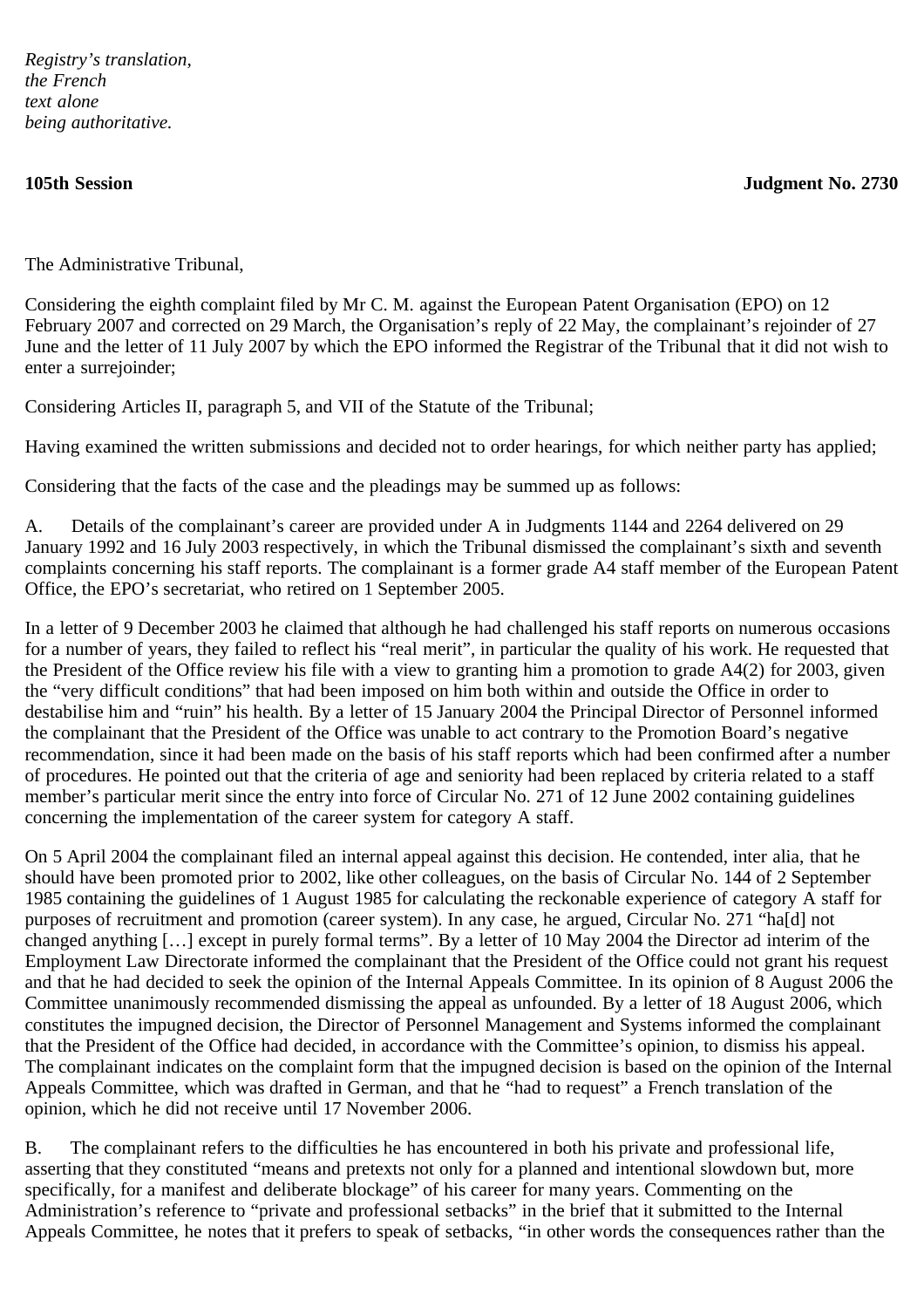causes", that is to say the "provocation and harassment" to which he was exposed.

The complainant criticises the subjective character of the Office's staff reporting and promotion system, claiming that his staff reports failed to reflect his true merit. He alleges that certain EPO managers influenced his reporting officers so that he was awarded, at best, a rating of "good" under each staff report heading. This rating demonstrates, in his view, that while it proved impossible to detect any weaknesses or shortcomings in his work, his strong personality ruled out the possibility of crediting him with any particular merit.

He requests a retroactive promotion to grade A4(2) and/or compensation for the moral injury suffered.

C. In its reply the EPO submits that the complaint is time-barred inasmuch as it was not filed within the time limit of ninety days laid down in Article VII, paragraph 2, of the Statute of the Tribunal. It considers that this period ran from the date of receipt of the impugned decision of 18 August 2006, and not from the date of receipt by the complainant of the French translation of the Internal Appeals Committee's opinion. The EPO points out that such a translation, which was provided at the complainant's request, is not mandatory under the internal appeals procedure; it is required only for the purposes of the proceedings before the Tribunal. Moreover, the Organisation notes that the original version of the impugned decision is in French. Referring to Article 8(f) of the Service Regulations for Permanent Employees of the European Patent Office and the description of the duties of a grade A4 examiner, it affirms that the complainant, a former grade A4 staff member, is supposed to understand the Office's three official languages. Basing itself on the complainant's staff reports, the defendant notes that his passive knowledge of German is very good and that he lived in Munich for 25 years.

On the merits the EPO, citing the Tribunal's case law, points out that decisions on promotion are a discretionary matter over which appeals bodies have only limited power of review.

It contends that the President of the Office can grant a promotion only on the basis of a favourable recommendation by the Promotion Board, a condition that was not met in the instant case. Citing section III.B of Circular No. 271, the defendant notes that promotion to grade A4(2) is reserved for staff who have demonstrated "particular merit", assessed on the basis of staff reports or a comprehensive report prepared, where appropriate, at the request of the Promotion Board. As no such report was requested in the case of the complainant, his staff reports were the sole deciding factor. They made no mention of "particular merit"; from 1994 the complainant was assessed only as "good", and a simplified report for the 2000- 2001 period merely stated that he met the normal requirements.

The EPO indicates that, prior to 2001, a staff member had to obtain a rating of at least "very good" for a minimum of five years to be promoted to grade A4(2). Although this criterion is no longer expressly mentioned in the Notes of the President of the Office to the Chairmen of the Promotion Boards, the minimum conditions remain applicable in the light of the stricter promotion criteria laid down by Circular No. 271.

The complainant was equally ineligible for promotion under the terms of Circular No. 144, which applied previously. He complains that, unlike other colleagues, he did not benefit from the application of that circular. But their ratings, unlike his, reached the level required for promotion. According to the EPO, it follows that the "comparability required to invoke the principle of equal treatment does not exist".

Referring to the complainant's various challenges to and adverse comments on his staff reports, the defendant asserts that the reports are no longer open to challenge.

With regard to the "non-legal" considerations invoked by the complainant to justify a promotion, the EPO replies that the sole factors to be taken into account are the "promotion criteria applicable to all staff members without distinction". Any departure from the minimum conditions laid down by the regulations in force would be tantamount to discriminating against other staff members.

D. In his rejoinder the complainant rejects the EPO's argument regarding the irreceivability of his complaint, affirming that it was filed after he received the translation of the Committee's opinion, which was drafted in German, and that the Tribunal would in any case have requested a translation of that document into French or English. According to him, the Organisation's position in that regard demonstrates its "patent and manifest" bad faith.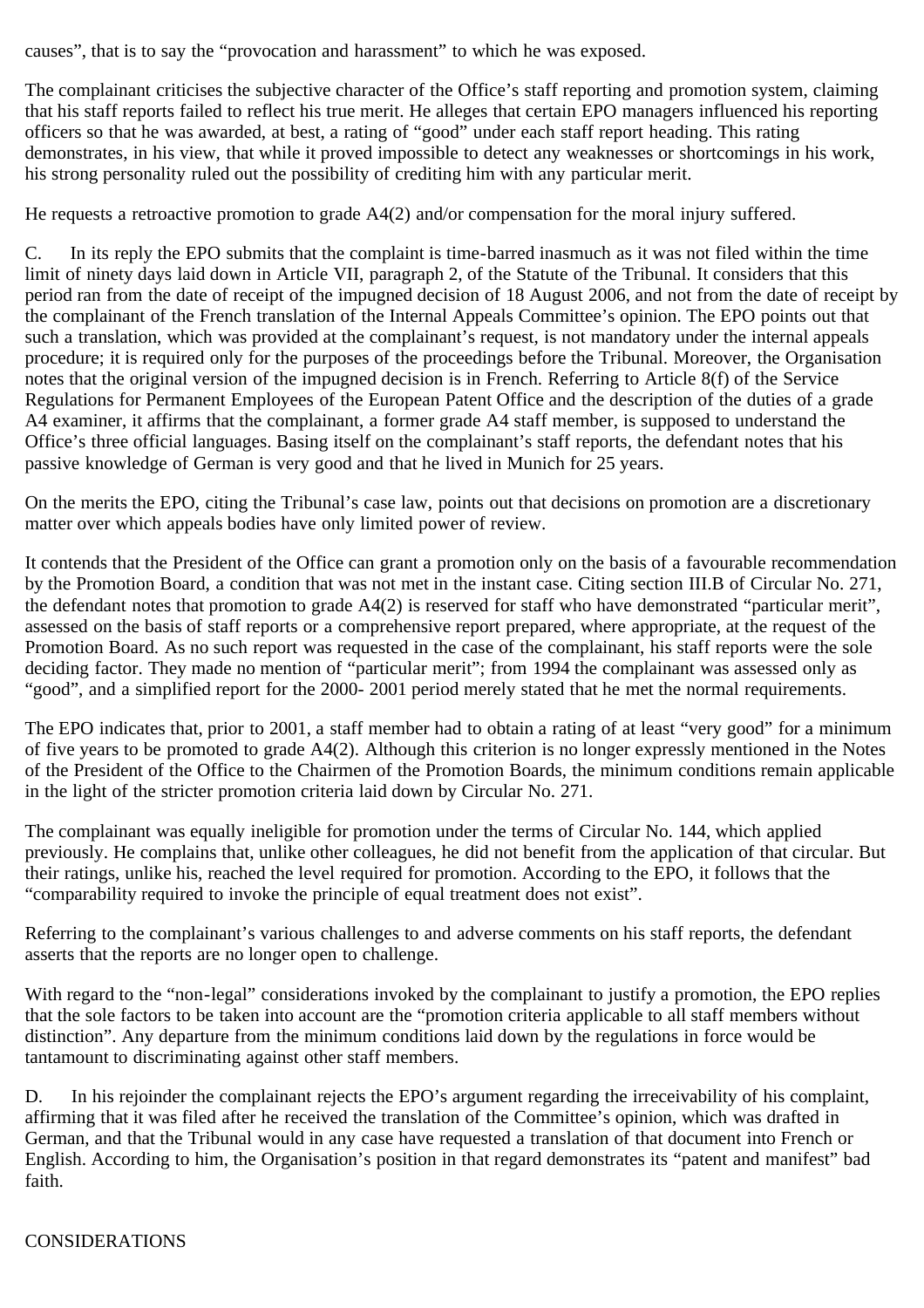1. The complainant joined the staff of the International Patent Institute in 1970. On 1 January 1978 he became a grade A2 examiner at the EPO, when the latter succeeded to the Institute. He was employed first in The Hague and later, from 1 April 1981, at the Organisation's headquarters in Munich. He was promoted successively to grades A3 and A4. He retired on 1 September 2005.

2. On 9 December 2003 the complainant asked the President of the Office to review his file with a view to granting him a promotion to grade A4(2). He maintained in particular that his staff reports did not reflect either his merits or the quality of his work, inter alia because they failed to take account of the fact that he was contending with difficult circumstances, beyond his control, both in the workplace and outside. This request was turned down on 15 January 2004, on the grounds that the President was unable to act contrary to the negative recommendation made by the Promotion Board.

The complainant filed an internal appeal against this decision, arguing that he should have been promoted like other colleagues. The promotion should have been given on the basis of both Circular No. 144, containing the guidelines of 1 August 1985 for calculating the reckonable experience of category A staff for purposes of recruitment and promotion (career system), and Circular No. 271 of 12 June 2002 containing guidelines concerning the implementation of the career system for category A staff. The latter circular had not, in his view, fundamentally altered the rules applicable to promotion. He stressed the difficulties he had encountered in both his professional and his private life, which the Organisation should have taken into account when considering his application for promotion.

The President of the Office decided to dismiss the appeal, endorsing the unanimous opinion of the Internal Appeals Committee of 8 August 2006. The complainant was informed of this in a letter dated 18 August 2006, which constitutes the impugned decision.

3. The EPO submits that the complaint was not filed within the time limit of ninety days laid down in Article VII, paragraph 2, of the Statute of the Tribunal.

The complainant wrote on the letter of 18 August 2006 that he had received it on 11 September 2006. Hence, by the time he filed his complaint, on 12 February 2007, the period that had elapsed since notification of the dismissal of his appeal considerably exceeded the statutory time limit for having recourse to the Tribunal. The complainant points out, however, that the letter in question enclosed only the original German version of the Internal Appeals Committee's opinion of 8 August 2006, to which the impugned decision referred. It has been established that a French translation of the opinion was not sent to the complainant until 17 November 2006.

4. Furthermore, anyone filing a complaint with the Tribunal must state in his brief the facts of the case and the pleas raised against the impugned decision (Article 6, paragraph 1(b) of the Rules of the Tribunal). He should do so by putting forward arguments that can reasonably be considered to support his case. At all events, the immunity that the complainant enjoys in respect of his litigation does not exempt him from the duty to refrain from violating the respect that any litigant owes to the opposing parties. The Tribunal does not have to tolerate the initiation of proceedings before it that are manifestly frivolous, wrongful or vexatious.

The complainant's arguments are based largely on a recapitulation of diverse forms of harassment that he allegedly suffered and to which he attributes his poor appraisal, the point that was invoked by the EPO to deny him promotion to grade A4(2). This line of reasoning consists basically of immoderate subjective criticism, frequently couched in terms that are offensive to the defendant, its management, its staff, third parties, and even the population of the country in which the Organisation has its headquarters. This kind of language, which furthermore in no way supports the arguments of the complaint, is inadmissible.

The remainder of the complainant's submission consists of a reference to arguments put forward in the internal appeal. This approach is inappropriate inasmuch as the reasons for the impugned decision were set out in proper and satisfactory form in the Internal Appeals Committee's opinion and were eventually communicated to the complainant in his native language. Any party who impugns a decision before the Tribunal must contest the grounds for the decision in a manner that enables the Tribunal to make an objective ruling on the merits of the complaint.

5. All issues of receivability raised may, however, remain undecided because the complaint is manifestly ill-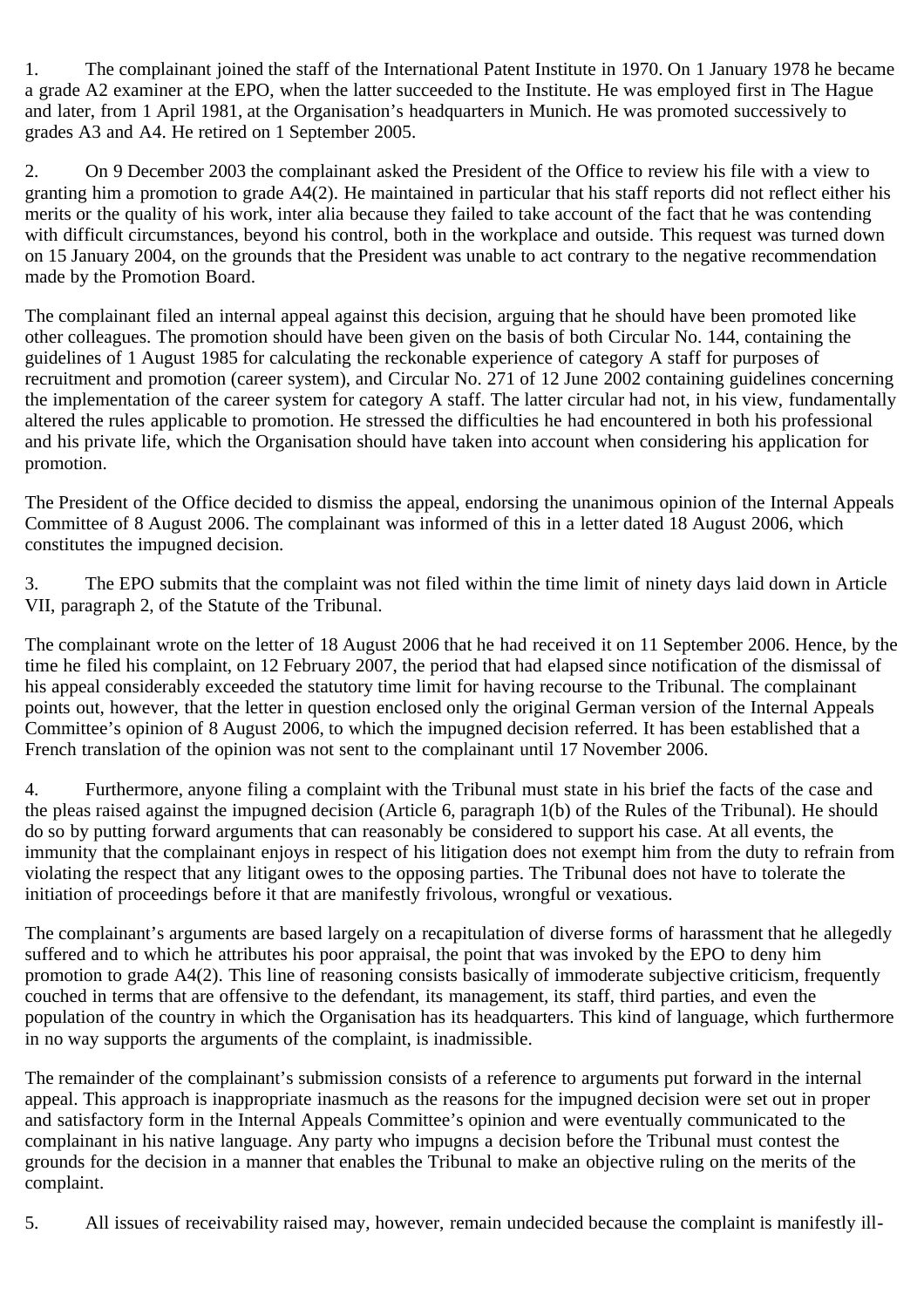founded. The Tribunal will in any case refrain from taking into consideration the passages in the complaint that are couched in terms exceeding the bounds of litigious debate.

6. The complainant's request of 9 December 2003 to review his file with a view to granting him a promotion had to be considered in the light of Circular No. 271 of 12 June 2002. Promotion to grade A4(2) is governed by section III.B of this circular, which states:

"Promotion to A4(2) may occur at the earliest after 5 years in grade A4. It is reserved for staff who have demonstrated particular merit, either in their main duties or for example by taking on special duties such as training, tutoring, deputising for the director, project management, etc."

This text no longer requires a candidate for promotion to have obtained a rating of at least "very good" in staff reports covering a minimum period of five years, which was the previous requirement set out in the Notes from the President of the Office to the Chairmen of the Promotion Boards. The Tribunal notes that this circular accords a greater measure of discretion to the competent bodies (particularly the Promotion Board), while placing greater emphasis on their duties of objectivity and impartiality vis-à-vis candidates for promotion. According to the Note from the President of the Office to the Chairmen of the Promotion Boards for the year 2003, promotion to grade A4(2) must be based on an assessment of particular merit on the basis either of staff reports or, if the Promotion Board so requires, of a detailed report, drawn up by the reporting officer and signed by the countersigning officer, which shows that the staff member has undertaken special duties that are not normally required of staff members at the A1/A4 grades.

7. The Tribunal recognises that bodies responsible for questions of promotion have broad discretionary authority, the exercise of which it reviews, in material terms, only from the limited perspective of obvious error.

The complainant, in contesting the EPO's exercise of its discretion, merely reiterates the immoderate criticism contained, inter alia, in his previous complaint, which led to the delivery of Judgment 2264, the reasons for which were stated at length. He provides no concrete evidence that might convince the Tribunal of the discriminatory or at least unduly subjective nature of the impugned decision. He does not even claim to have undertaken any of the activities required for promotion under section III.B of the relevant circular.

In these circumstances, the complaint must be dismissed.

## DECISION

For the above reasons,

The complaint is dismissed.

In witness of this judgment, adopted on 2 May 2008, Mr Seydou Ba, President of the Tribunal, Mr Claude Rouiller, Judge, and Mr Patrick Frydman, Judge, sign below, as do I, Catherine Comtet, Registrar.

Delivered in public in Geneva on 9 July 2008.

Seydou Ba

Claude Rouiller